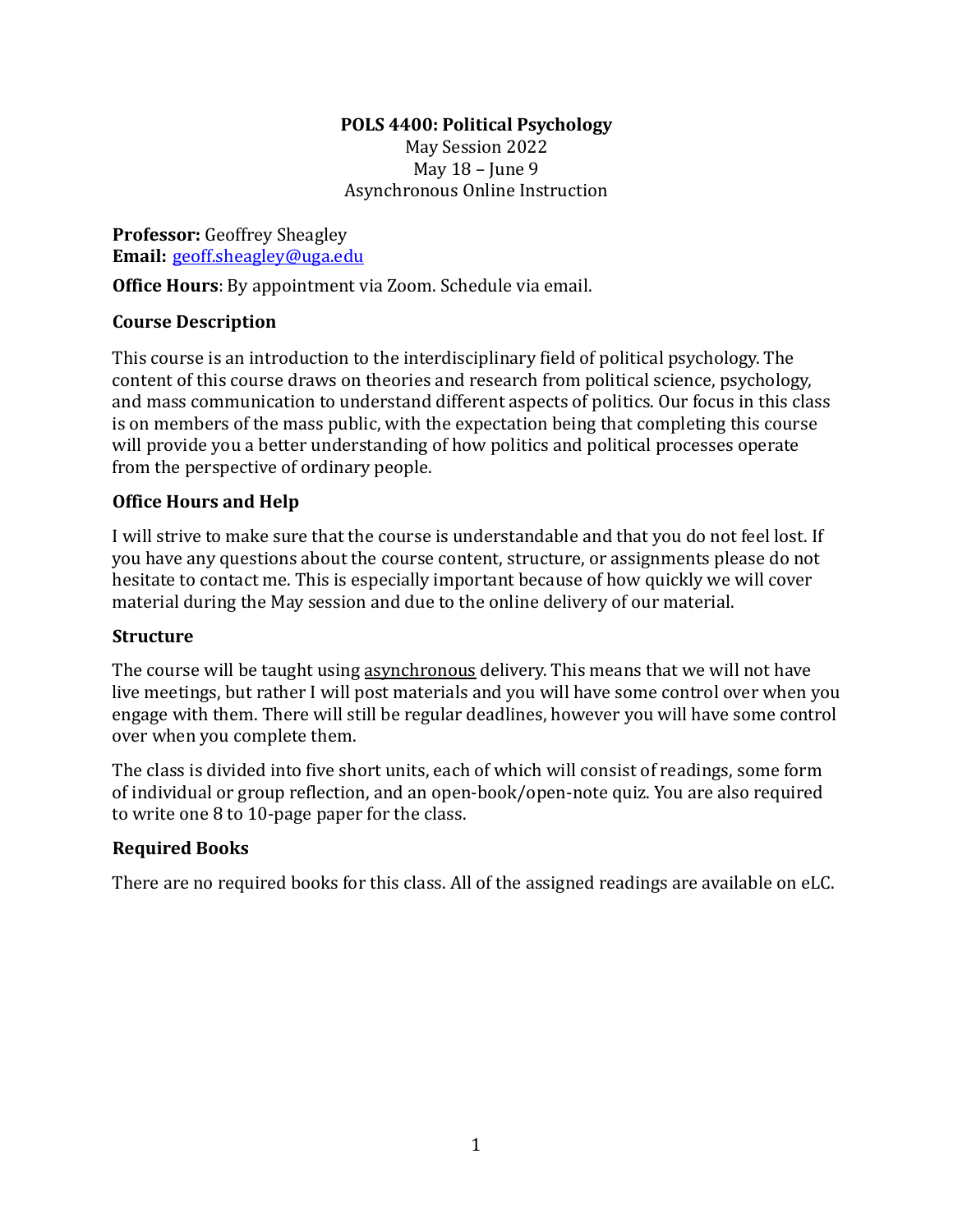## **Grading**

Your letter grade in the class reflects the percentage of the total number of available points you obtain in the class. The distribution I use is:

| Grade | Percent |
|-------|---------|
| A     | 94-100  |
| A-    | 90-93   |
| B+    | 87-89   |
| B     | 84-86   |
| B-    | 80-83   |
| C+    | 77-79   |
| C     | 74-76   |
| C-    | 70-73   |
| D     | 60-69   |
| F     | <60     |

The following are each of the areas in which points are assigned in the class.

#### 1. **Experimental Design (35%)**

You are required to write an experimental design as a final paper for this class. A detailed assignment sheet with deadlines is available on eLC.

#### 2. **Reading Quizzes** (30%)

There are five reading quizzes due throughout the class. They will cover all of the material assigned in a given week of class material. Quizzes are open-book and opennote. They are also timed. Each quiz is worth 7.5% of your grade. Quizzes are available on eLC. Your lowest quiz score will not be calculated toward your final grade.

#### 3. **Final Exam (20%)**

A written final exam is a required portion of this class. The exam will be a response to a broad essay prompt. You will have roughly 36 hours to write your final essay. The exam is open-note and open-book.

#### 4. **Participation (15%)**

There are regular discussion posts that you will need to complete during the term. The nature of the post/activity will depend on the topic. These activities are graded on a pass/fail basis.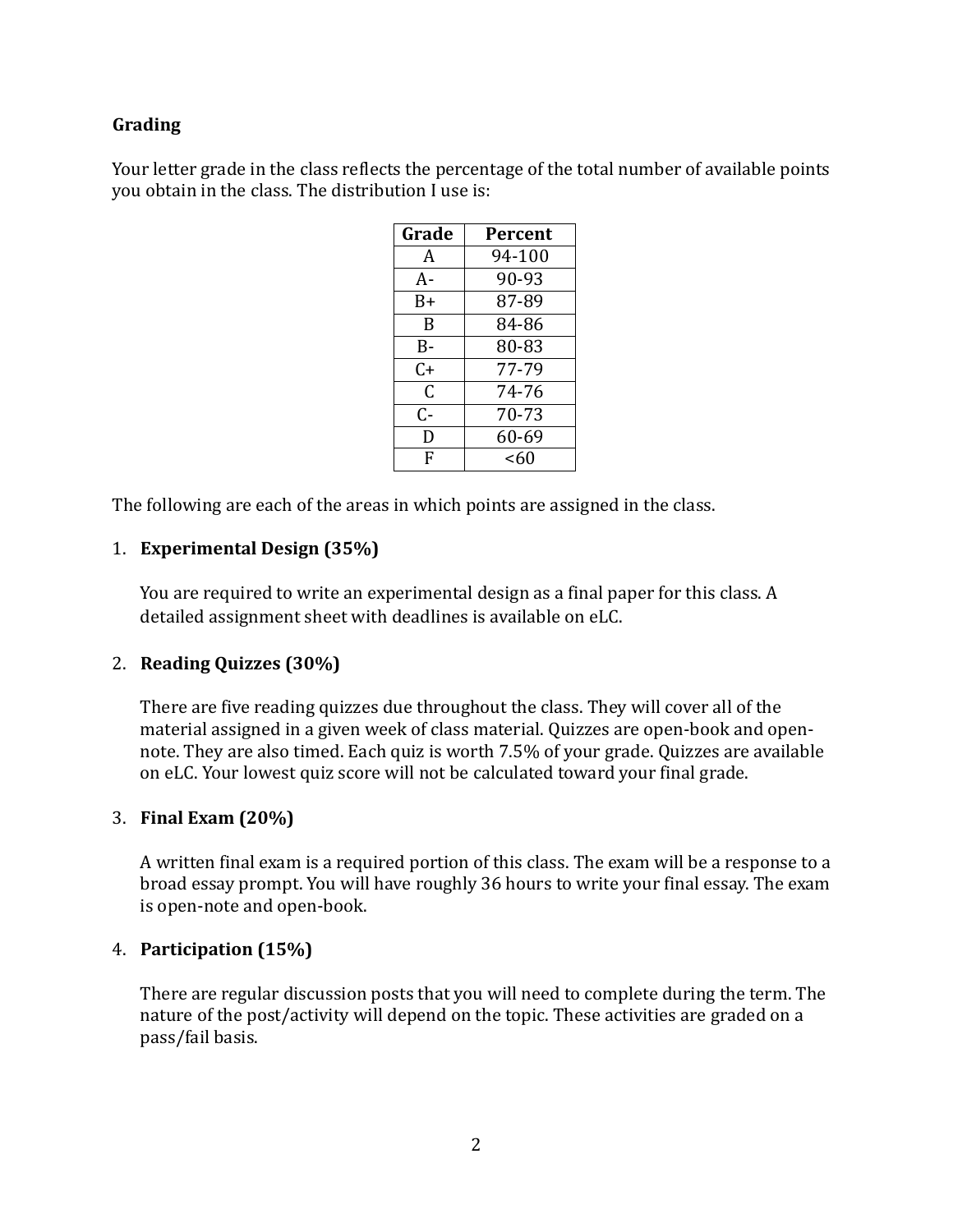## Grade Change

Any appeals of a grade must be made at least **24-hours after** I hand back the assignment or test. If you would like to appeal a grade, prior to meeting with me you must submit a written statement detailing why you think that your grade should be changed. I will then meet with you to discuss your statement.

If I have made a mistake in totaling your grade in the class  $(e.g., I did not add up all of the$ points correctly) then you do not need to write the statement. Talk to me after class or during office hours and I will fix the mistake.

#### **Class Administration**

#### eLearning

You will submit assignments and obtain additional reading assignments from the eLearning site associated with our class (www.elc.uga.edu). Check the site periodically for any updates to the course readings.

## Deadlines

All assignments are due *at the beginning of class* on the due date. If an assignment is turned in after the beginning of class on the due date 15% will be deducted from your assignment grade. An additional 15% will be deducted for each day the assignment is late. For example, if you turn in an assignment one full day after it was due, it will be deducted 30% (15% for not being turned in at the start of class on the day it was due and another 15% for being turned in one day later). Assignments turned in more than 3 days late will receive an F.

#### **Academic Honesty**

The University of Georgia has an academic honesty policy. Academic integrity is required for a positive learning environment. All students enrolled in University courses are expected to complete coursework responsibilities with fairness and honesty. Failure to do so by seeking unfair advantage over others or misrepresenting someone else's work as your own, can result in disciplinary action. Students caught cheating or plagiarizing will receive an F in the course. Additionally, I will forward your name to the University. You can read the policies in their entirety here: https://honesty.uga.edu/Academic-Honesty-Policy/Definitions for Purposes of this Policy/

#### Disability Resource Center

If you anticipate needing classroom or exam accommodations due to the impact of a disability or medical condition, you must register for services with the Disability Resource Center. Additional information can be found here: http://drc.uga.edu/

#### **Withdrawal Policy**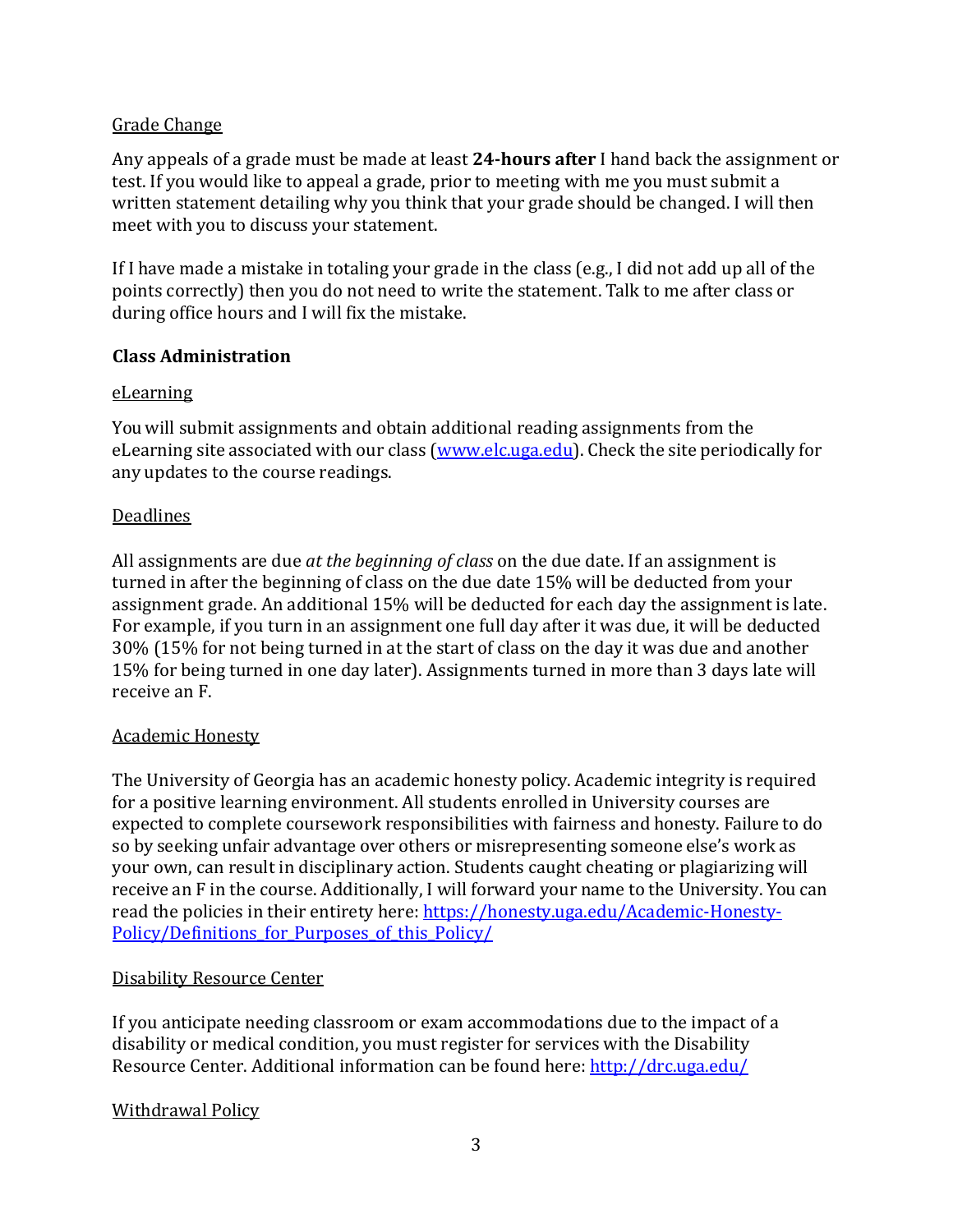Undergraduate students can only withdraw from four courses and receive a withdrawal- passing (WP) grade while enrolled at the University. Students can drop any class without penalty during the drop/add period at the beginning of every semester. Dropped courses during the drop/add period do not qualify as withdrawals. Instructors have the ability to withdraw a student from the class due to excessive absences. Please carefully review the policy in its entirety here: http://www.reg.uga.edu/policies/withdrawals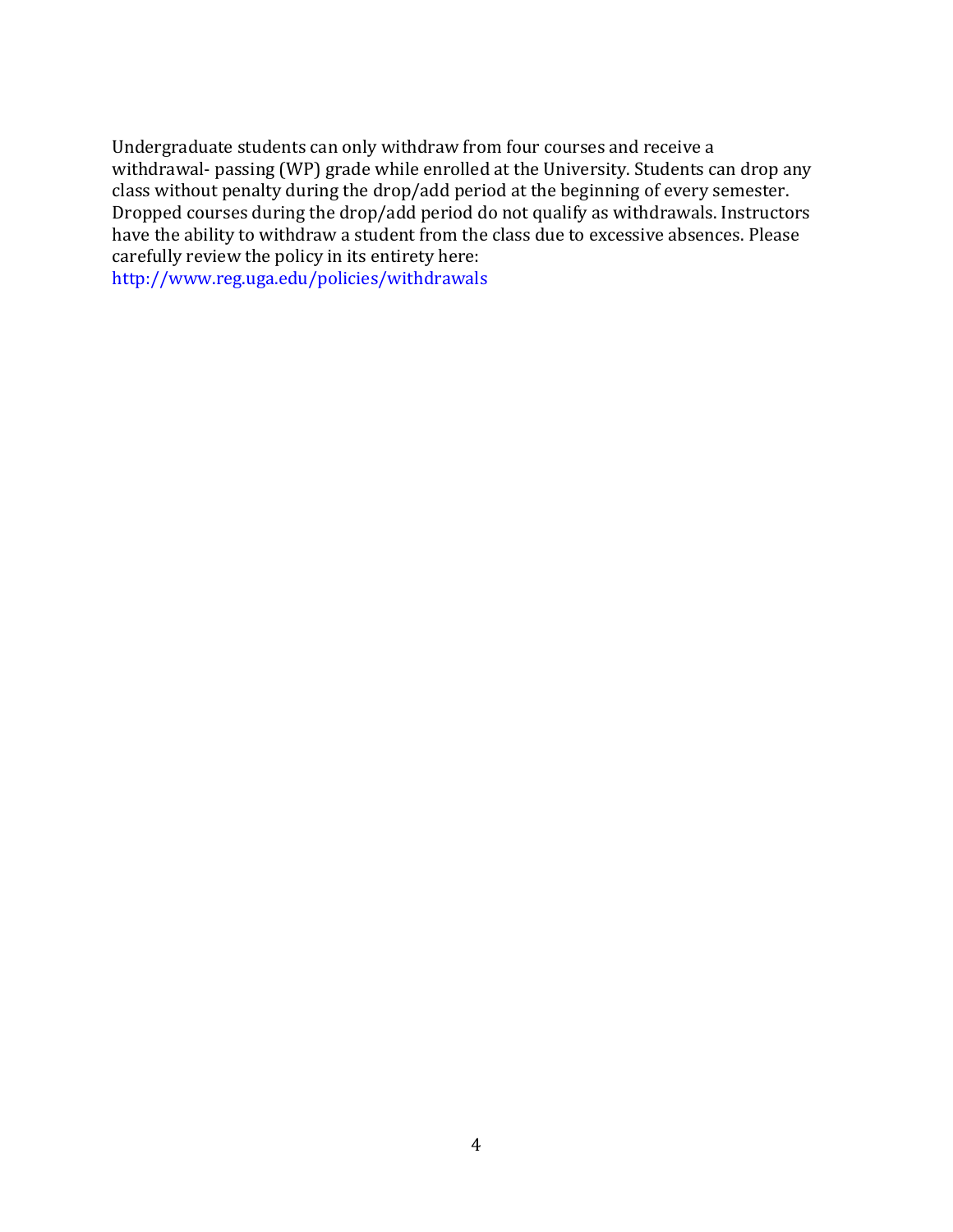## **Class Schedule & Structure**

The class is divided into 7 topics (including the introduction). Each topic will open and close on set dates, however, within those dates you have the freedom to watch the lectures, read, and complete assignments when you want to. In addition, all of the readings are available at the start of the class.

## **Week 1 (May 18-May 20)**

#### Topic 1: Class Introduction (5/18)

*Topic 1* is about familiarizing yourself with the class. Start by looking through the syllabus and watching the course introduction video. Review class assignments and the general setup of the class. You are also required to complete an ungraded syllabus quiz.

- **Readings:** None
- **Discussion Post:** None
- **Due**: Syllabus Quiz (5/19 by 5pm)
	- $\circ$  Note, this is a required quiz but it is not graded

#### Topic 2: Political Psychology Foundations (5/19-5/20)

*We examine how people approach judgment & decision-making, including their levels of motivation and engagement. The Kahneman chapters provide an overview of the balance between passive & active judgement.* 

- **Readings**: Kahneman (Chs. 1,2, & 7)
- **Discussion Post**: Post #1 (5/20 by 5pm)
- **Due**: None

#### **Week 2 (May 23 – May 27)**

#### Topic 3: The Experimental Method (5/23-5/24)

This topic focuses on the experimental method, which is the common scientific approach used in political psychology. McDermott and Druckman et al. discuss the specifics of experiments, *including key terms.* 

- **Readings**: McDermott 2002 (pgs. 31-41; 50-57); Druckman et al. 2011
- **Discussion Post:** None
- **Due:**
	- $\circ$  Reading Quiz 1 (5/24 by 5pm)
	- $\circ$  Writing Assignment 1 (5/24 by 5pm)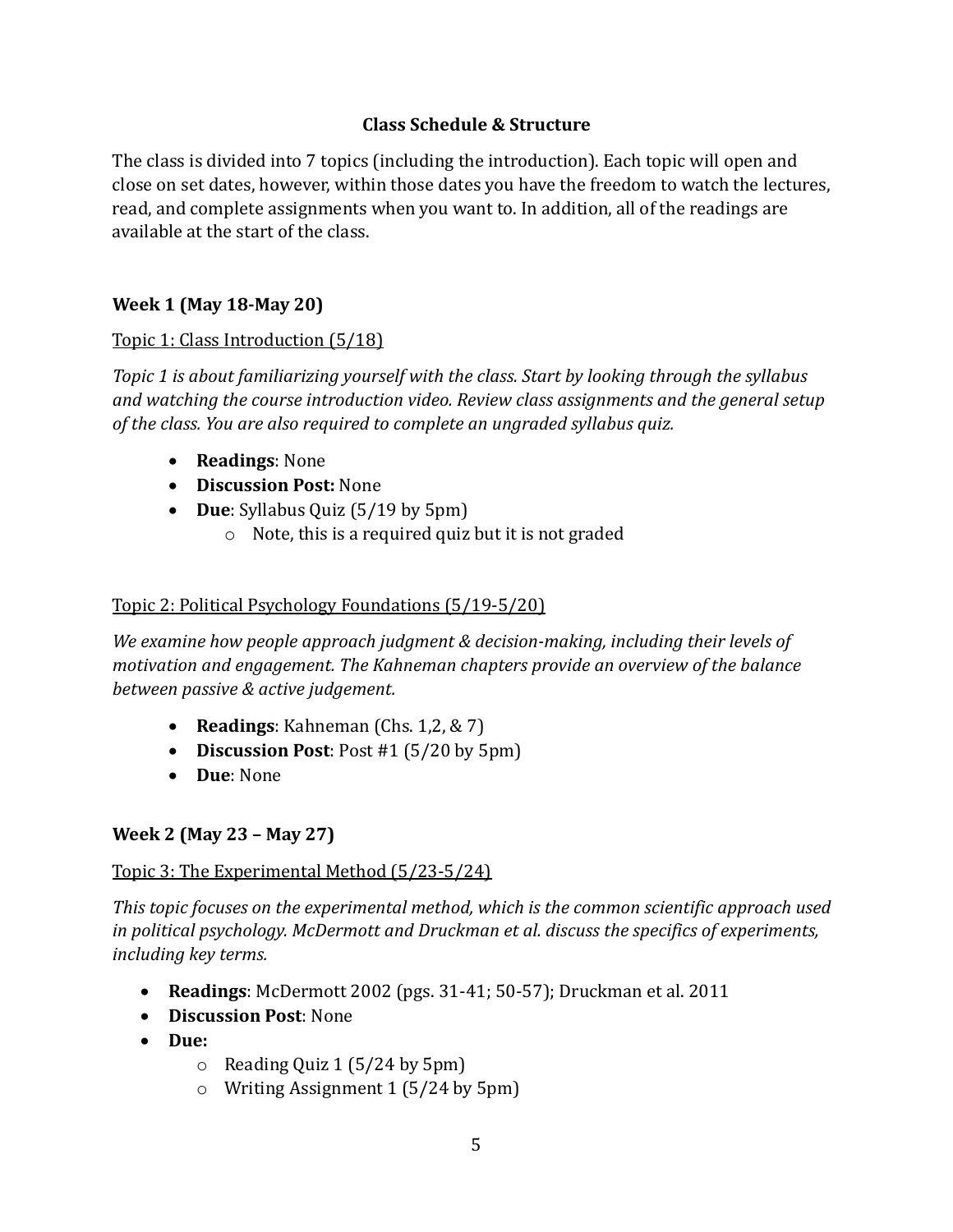# Topic 4: Information Processing & Motivation (5/25-5/27)

The readings this week discuss the psychological motivations that shape how people approach, process, and integrate political information. The first Taber reading describes information processing while the second outlines the theory behind "motivated reasoning." The Bolsen and Druckman piece applies the theory of "motivated reasoning" to understand *how people form opinions about new & complicated technologies. The final reading covers conspiracy theories.* 

- **Readings**: Taber 2003 (pgs. 433-446); Taber 2001; Bolsen & Druckman 2016; Miller et al. 2014
- **Discussion Post:** Post #2 (5/27 by 5pm)
- **Due:** Reading Quiz #2 (5/27 by 5pm)
- Note,  $5/27$  is the final day to withdraw from the class.

# **Week 3 (May 31-June 3): Partisanship & Identity**

## Topic  $5$  – Party Identification  $(5/31-6-1)$

*This* topic is on party identification – the tendency for people to socially identify with one of the two major parties in the United States. The first reading is about the psychological definition of party identification. The Klar and Krupnikov chapters extend these themes and examine why people *identify* as "independents."

- **Readings:** Green, Palmquist, and Schickler 2002; Klar and Krupnikov (assorted chapters)
- **Discussion Post**: Post #3 (6/1 by 5pm)
- **Due:** 
	- $\circ$  Reading Quiz #3 (6/1 by 5pm)
	- $\circ$  Final paper rough draft for peer review

## Topic  $6$  – Social Identity  $(6/2-6/3)$

These readings focus on social identity and prejudice. We begin with the core theory developed in psychology to understand these processes: social identity theory (SIT). The final two readings examine prejudice and political tolerance in light of group identities.

- **Readings:** Huddy 2013; Green and Wong 2002; Mousa (2020)
- **Discussion Post:** Post #4 (Due by 6/3 and 5pm)
- **Due**: Reading Quiz #4 (6/3 by 5pm)